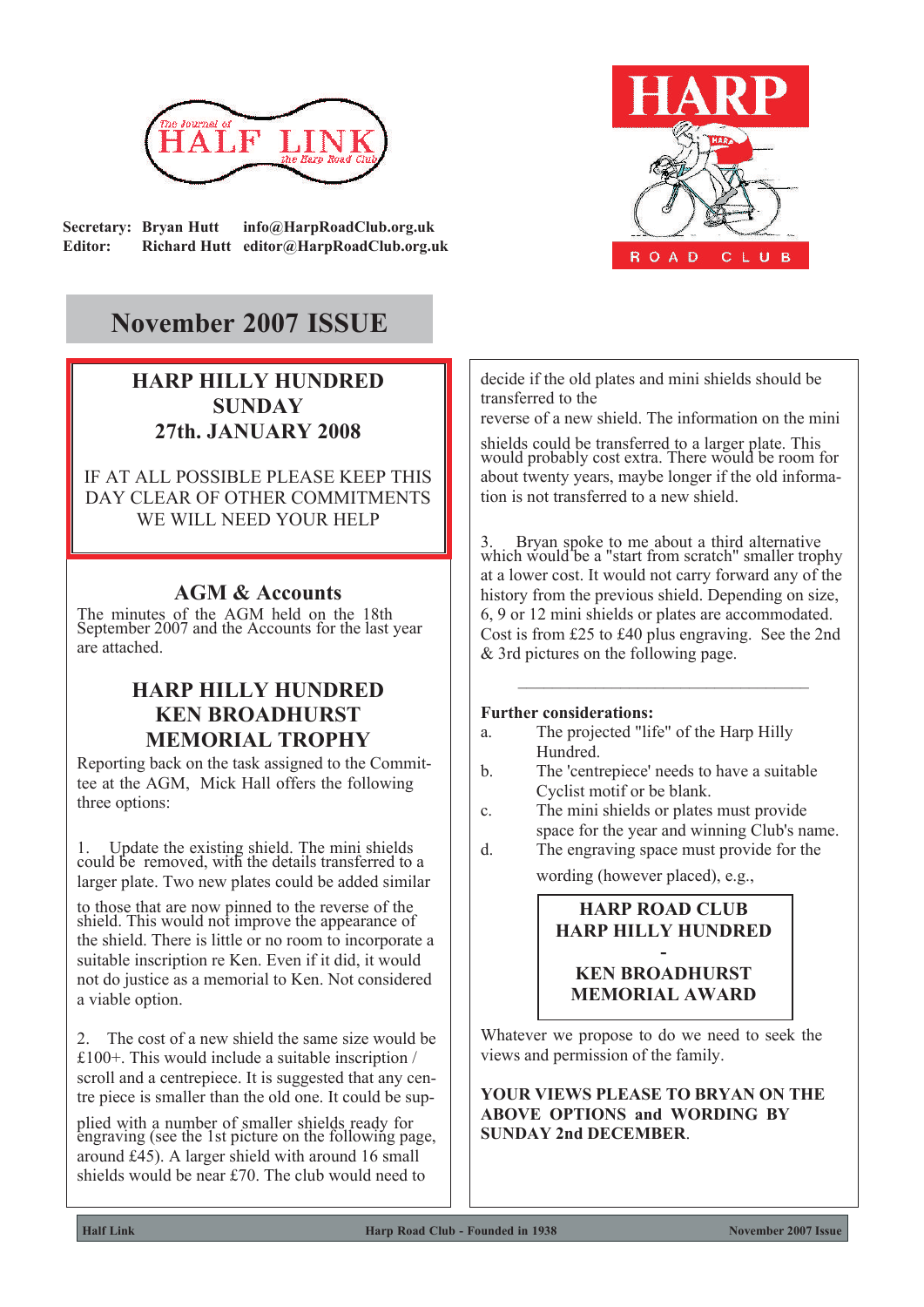# **HARP HILLY HUNDRED LIABILITY COVER**

Another matter raised at the AGM. This has been looked into and proposals will be circulated shortly after this Half Link.

# **2008 MEMBERSHIP**

For those who have not yet paid, your £5 subscription is due now for next year, please send it to Graham Holdstock.



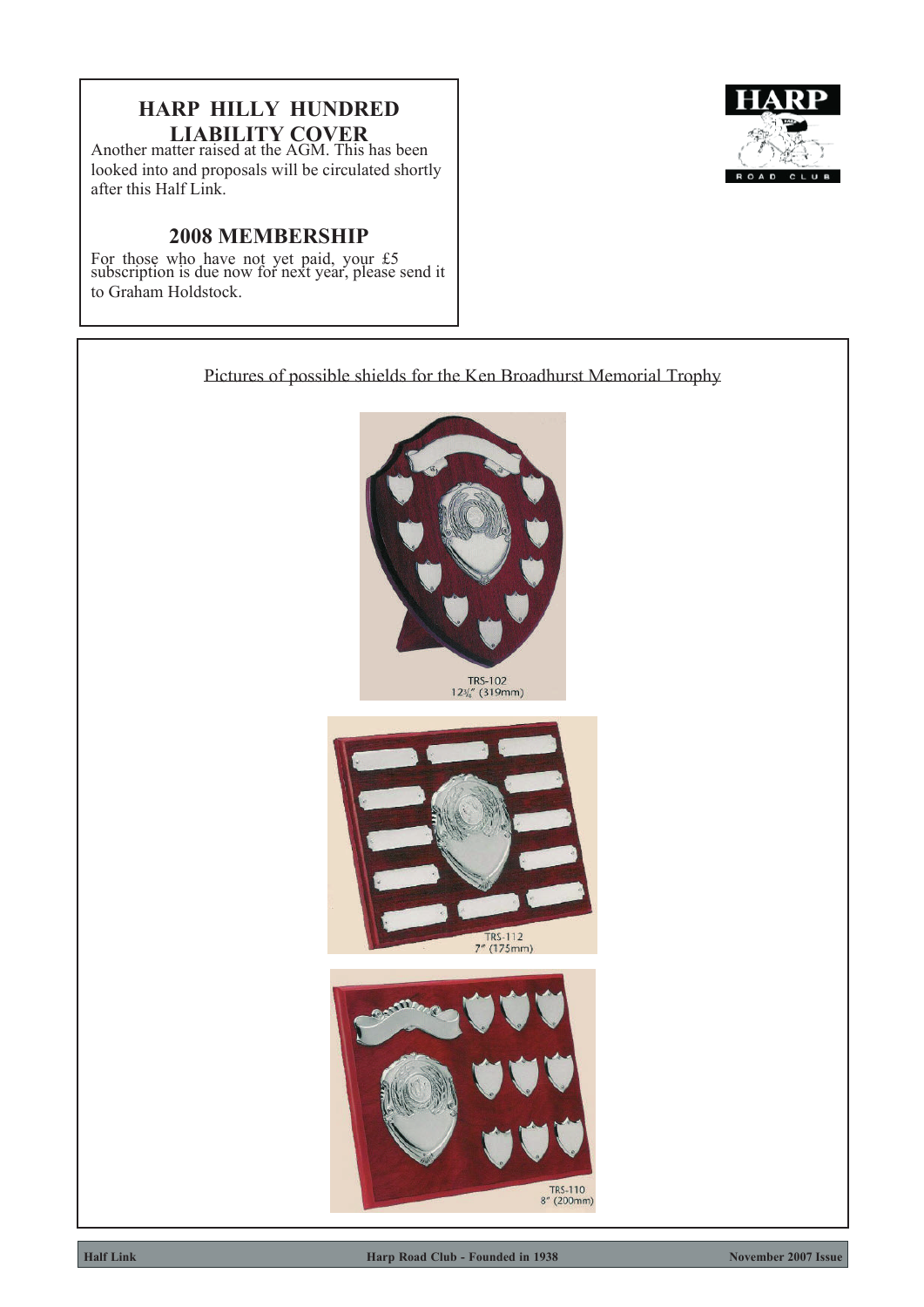#### **HARP ROAD CLUB**

#### **AGM**

#### Tuesday 18th.September 2007

#### "The Plough", Wingfield

#### **MINUTES**

**Present:** Mick Clark (Chairman), Pete Cookson, Wally Warren, Jim Williams, Alison Putman, Malcolm

Putman, Brian Tadman\*, Phil Corley, Richard Hutt, Dave le Fevre, Terry Gambles\*, Bryan Hutt. **\*** Non-members.

**Apologies:** Mick Hall, Mick Konopacki, Bob Sturnham.

**1. Minutes of 2006 AGM** (distributed in November 2006 Half Link) Approved.

#### **2. Review of past year**

\* Ken Broadhurst

The unexpected death of Ken earlier this year was still hard to believe and he is much missed. It was agreed that because of Ken's service and activities for the Harp over many years some form of memorial should be instigated (see section 10 AOB below).

\* Harp Hilly Hundred (report in March 2007 Half Link)

Again the Club's thanks go to Malcolm and Alison Putman for organising the event which attracted 140 entries. Although only on 3 riders entered the 50km ride it was agreed that it should be kept for at least 2008. It was felt that publicity in, say, 'Cycling Weekly' (Mick Clark ACTIONED) and on cycling web sites could help to raise entries. |Brian Tadman offered to make it known to Hillingdon Slipstreamers.

\* Autumn and Spring Club Runs

These get-togethers are enjoyed by all those able to participate even if only for the lunch. Today's venue, again, was very well suited for the AGM. All members invited to suggest venues for the Spring 2008 club ride.

\* West London Combine 25 promotion 16/9/07.

No problems, well marshaled by the South Bucks but the club had to manage with only 4 members to cover the start and finish. With an imported timekeeper, no last minute sickness, and a modest field we just got by. Bryan, who has run this event for many years, did not wish to continue and there being no other Harp member available to step in it was agreed that the club should cease undertaking this promotion but still continue affiliation to the WLC.

\* Racing - None to report.

\* Membership - 13 (12 paid-up plus 1 Harp President)

#### **3. Financial report**

Not available but bank balance at 14th. August 2007 was £396. (Audited Accounts included in this Half Link.)

#### **4. Affiliations for 2008**

Re-affiliation agreed for the CTT and West London Combine.

It was agreed that re-affiliation to the North & West Home Counties Road Records Association would depend on how active it is, i.e., whether or not records have been attempted during 2007. Bryan Hutt ACTIONED.

#### **5. Promotions (and Organisers) 2008)**

Harp Hilly Hundred - Malcolm Putman.

#### **6. Appointment of Officers and Committee for 2008**

**Chairman** - Mick Clark **Secretary -** Bryan Hutt **Treasurer -** Graham Holdstock **Editor -** Richard Hutt **Committee -** Mick Hall, John Warren

Bryan, after some years in the position, advised that he would not stand for Secretary at the next AGM.